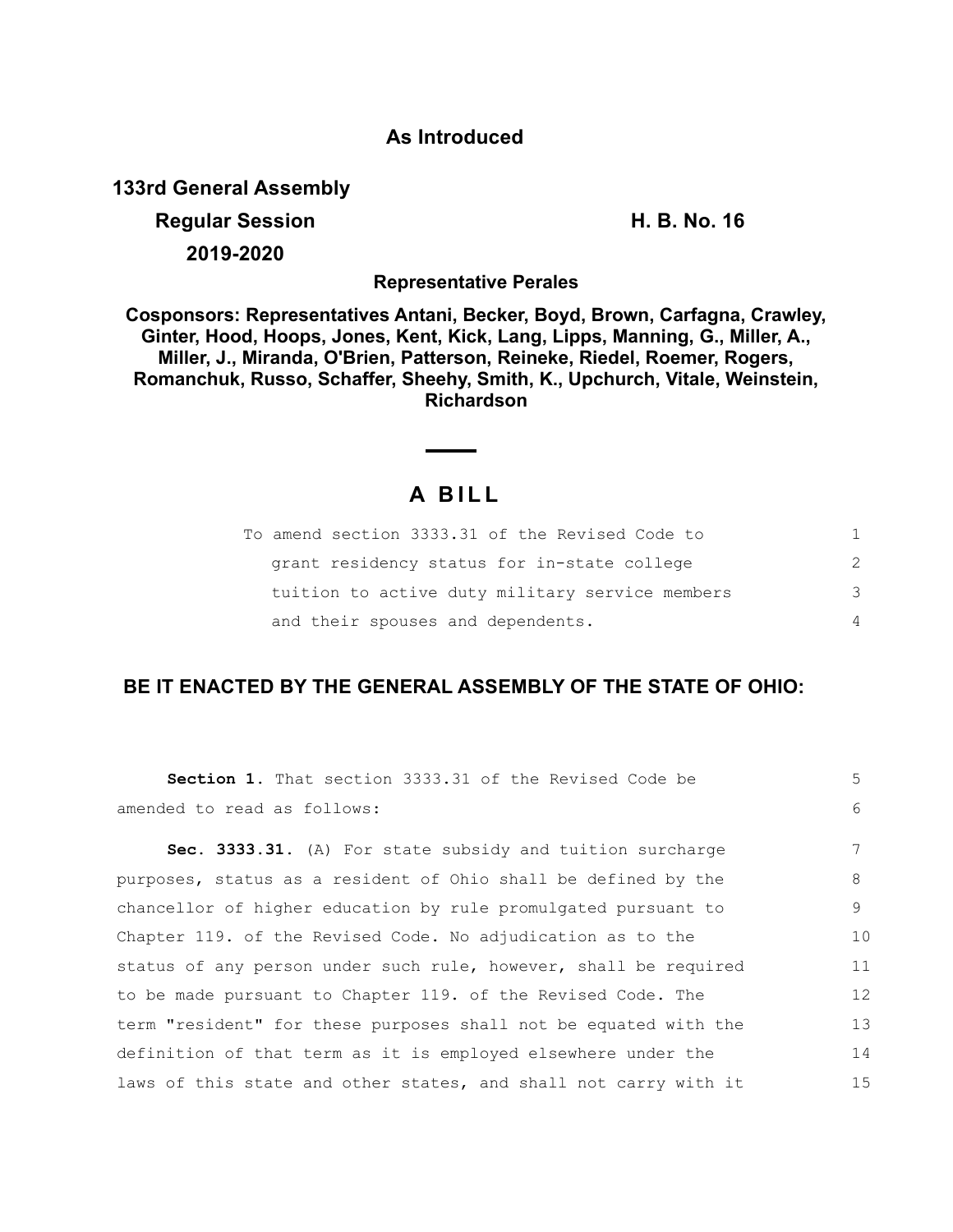#### **H. B. No. 16 Page 2 As Introduced**

any of the legal connotations appurtenant thereto. Rather, except as provided in divisions (B),  $(C)$ ,  $(D)$ , and  $(E)$  (F) of this section, for such purposes, the rule promulgated under this section shall have the objective of excluding from treatment as residents those who are present in the state primarily for the purpose of attending a state-supported or state-assisted institution of higher education, and may prescribe presumptive rules, rebuttable or conclusive, as to such purpose based upon the source or sources of support of the student, residence prior to first enrollment, evidence of intention to remain in the state after completion of studies, or such other factors as the chancellor deems relevant. (B) The rules of the chancellor for determining student residency shall grant residency status to a veteran and to the veteran's spouse and any dependent of the veteran, if both of the following conditions are met: (1) The veteran either: (a) Served one or more years on active military duty and was honorably discharged or received a medical discharge that was related to the military service; (b) Was killed while serving on active military duty or has been declared to be missing in action or a prisoner of war. (2) If the veteran seeks residency status for tuition surcharge purposes, the veteran has established domicile in this state as of the first day of a term of enrollment in an institution of higher education. If the spouse or a dependent of the veteran seeks residency status for tuition surcharge purposes, the veteran and the spouse or dependent seeking residency status have established domicile in this state as of 16 17 18 19 20 21 22 23 24 25 26 27 28 29 30 31 32 33 34 35 36 37 38 39 40 41 42 43 44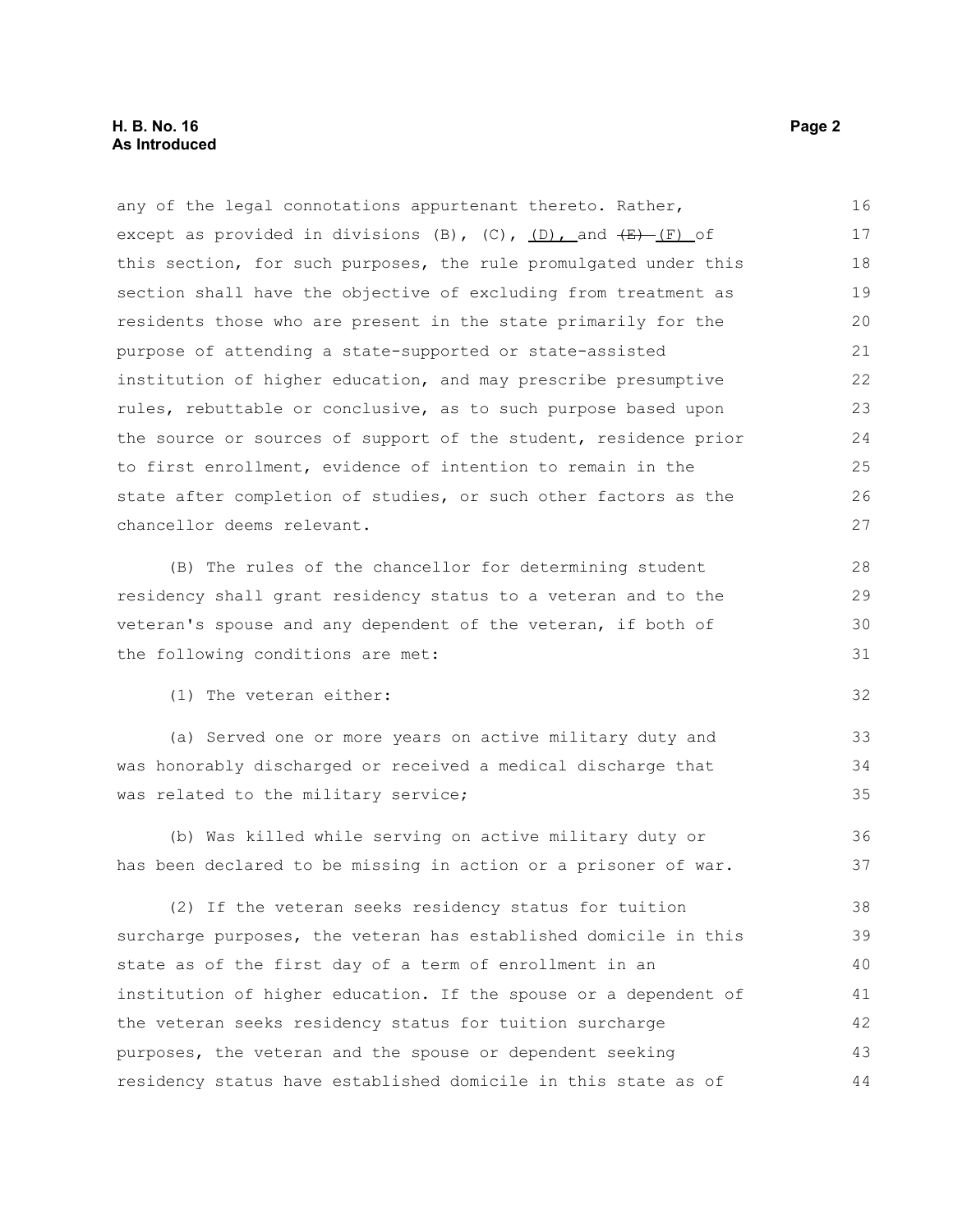the first day of a term of enrollment in an institution of higher education, except that if the veteran was killed while serving on active military duty, has been declared to be missing in action or a prisoner of war, or is deceased after discharge, only the spouse or dependent seeking residency status shall be required to have established domicile in accordance with this division. 45 46 47 48 49 50 51

(C) The rules of the chancellor for determining student residency shall grant residency status to both of the following: 52 53

(1) A veteran who is the recipient of federal veterans' benefits under the "All-Volunteer Force Educational Assistance Program," 38 U.S.C. 3001 et seq., or "Post-9/11 Veterans Educational Assistance Program," 38 U.S.C. 3301 et seq., or any successor program, if the veteran meets all of the following criteria: 54 55 56 57 58 59

(a) The veteran served at least ninety days on active duty. 60 61

(b) The veteran enrolls in a state institution of higher education, as defined in section 3345.011 of the Revised Code. 62 63

(c) The veteran lives in the state as of the first day of a term of enrollment in the state institution of higher education. 64 65 66

(2) A person who is the recipient of the federal Marine Gunnery Sergeant John David Fry scholarship or transferred federal veterans' benefits under any of the programs described in division (C)(1) of this section, if the person meets both of the following criteria: 67 68 69 70 71

(a) The person enrolls in a state institution of higher education. 72 73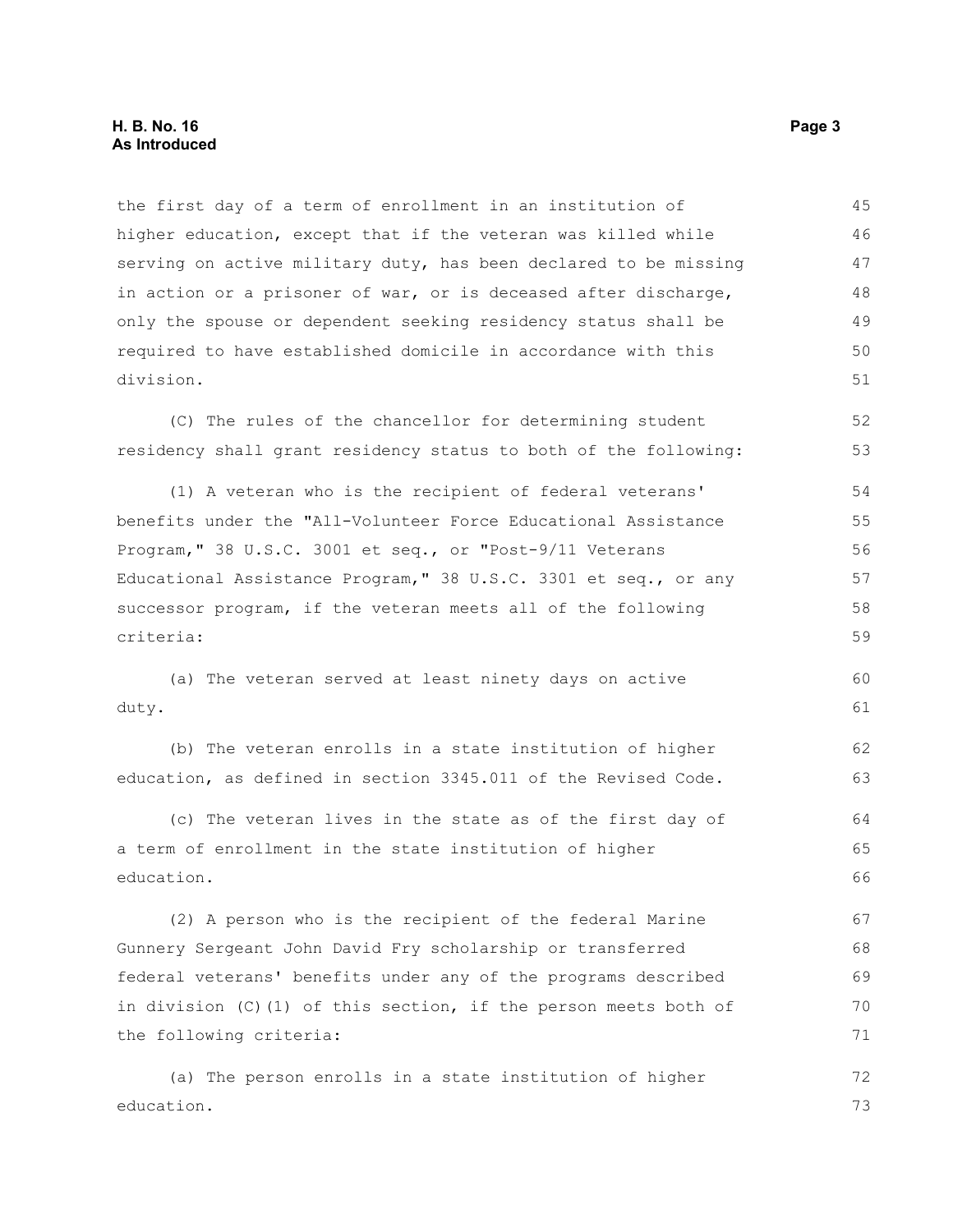### **H. B. No. 16 Page 4 As Introduced**

(b) The person lives in the state as of the first day of a term of enrollment in the state institution of higher education. 74 75

In order for a person using transferred federal veterans' benefits to qualify under division (C)(2) of this section, the veteran who transferred the benefits must have served at least ninety days on active duty or the service member who transferred the benefits must be on active duty. 76 77 78 79 80

(D) The rules of the chancellor for determining student residency shall grant residency status to a service member who is on active duty and to the service member's spouse and any dependent of the service member while the service member is on active duty. In order to qualify under division (D) of this section, the rules shall not require the service member or the service member's spouse or dependent to establish domicile in this state as of the first day of a term of enrollment in a institution of higher education.

(E) The rules of the chancellor for determining student residency shall not deny residency status to a student who is either a dependent child of a parent, or the spouse of a person who, as of the first day of a term of enrollment in an institution of higher education, has accepted full-time employment and established domicile in this state for reasons other than gaining the benefit of favorable tuition rates. 90 91 92 93 94 95 96

Documentation of full-time employment and domicile shall include both of the following documents: 97 98

(1) A sworn statement from the employer or the employer's representative on the letterhead of the employer or the employer's representative certifying that the parent or spouse of the student is employed full-time in Ohio; 99 100 101 102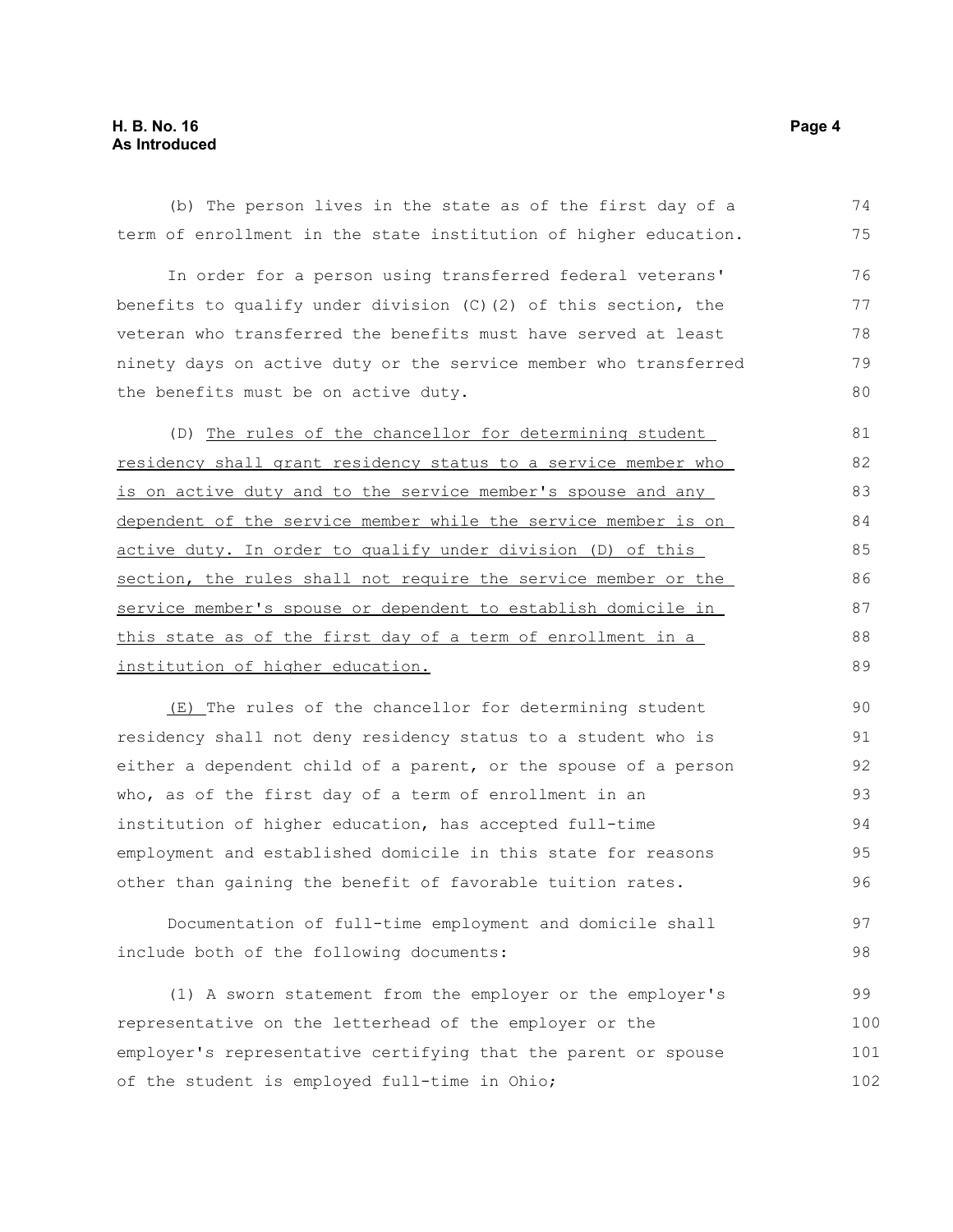#### **H. B. No. 16 Page 5 As Introduced**

(2) A copy of the lease under which the parent or spouse is the lessee and occupant of rented residential property in the state, a copy of the closing statement on residential real property of which the parent or spouse is the owner and occupant in this state or, if the parent or spouse is not the lessee or owner of the residence in which the parent or spouse has established domicile, a letter from the owner of the residence certifying that the parent or spouse resides at that residence. Residency officers may also evaluate, in accordance with the chancellor's rule, requests for immediate residency status from dependent students whose parents are not living and whose domicile follows that of a legal guardian who has accepted fulltime employment and established domicile in the state for reasons other than gaining the benefit of favorable tuition rates. 103 104 105 106 107 108 109 110 111 112 113 114 115 116 117

 $(E)$ (I) The rules of the chancellor for determining student residency shall grant residency status to a person who, while a resident of this state for state subsidy and tuition surcharge purposes, graduated from a high school in this state or completed the final year of instruction at home as authorized under section 3321.04 of the Revised Code, if the person enrolls in an institution of higher education and establishes domicile in this state, regardless of the student's residence prior to that enrollment. 118 119 120 121 122 123 124 125 126

(2) The rules of the chancellor for determining student residency shall not grant residency status to an alien if the alien is not also an immigrant or a nonimmigrant. 127 128 129

 $\overline{F}$  (G) As used in this section: 130

(1) "Dependent," "domicile," "institution of higher

131